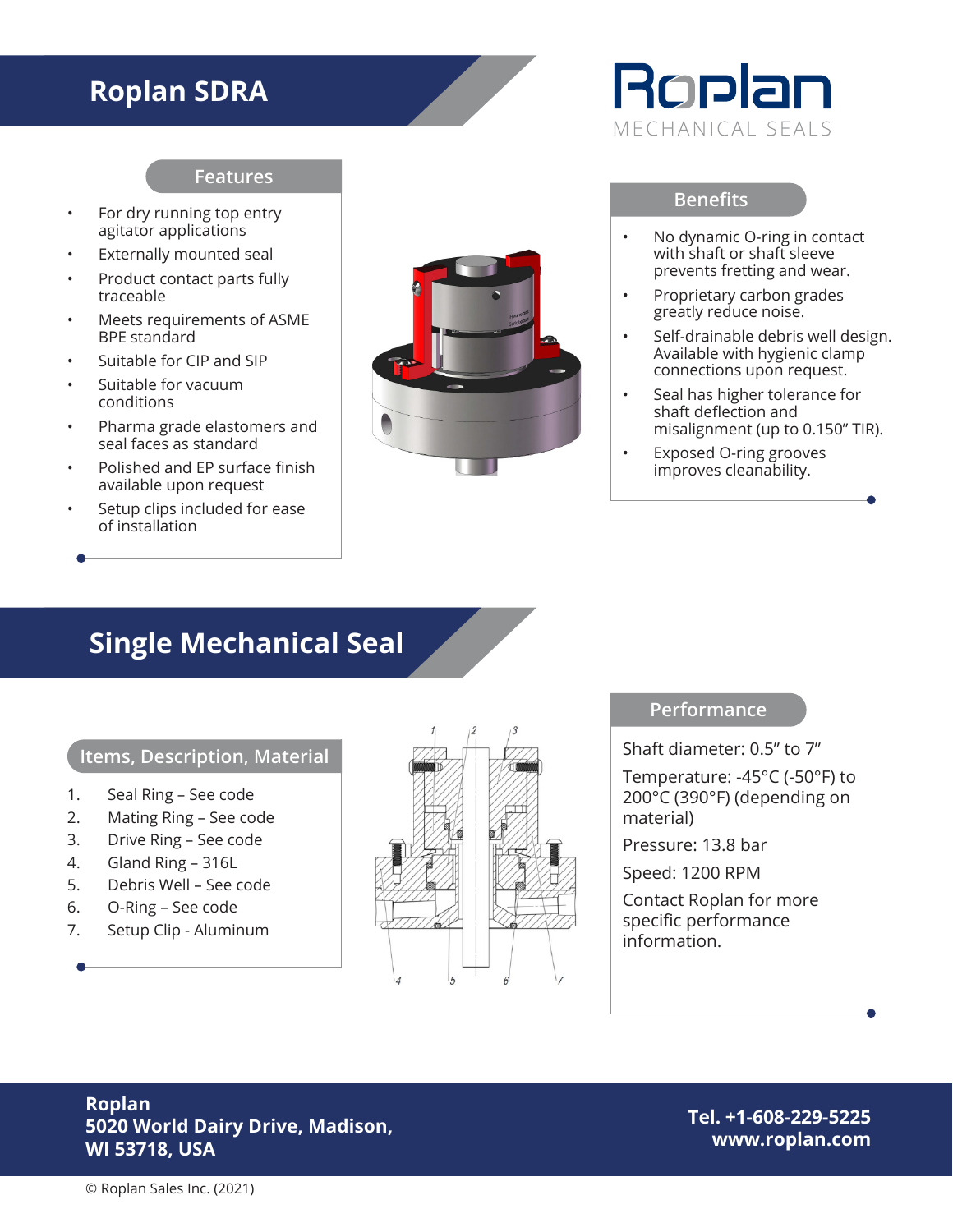## **Dimensions**



| Shaft Size     | $\mathsf{d}$<br>D. |                | h<br>H          |     | ID   | RD             | <b>BHD</b>      | <b>BHC</b> |                |                                |
|----------------|--------------------|----------------|-----------------|-----|------|----------------|-----------------|------------|----------------|--------------------------------|
| 0.5            | 4.5                | 2              | 2.25            |     | 3.88 | 1.5            | 4.25            | 0.41       | 3.5            |                                |
| 0.625          | 4.625              | 2.125          | 2.375           |     |      | 1.625          | 4.375           |            | 3.625          |                                |
| 0.75           | 4.75               | 2.25           | 2.5             |     |      | 1.75           | 4.5             |            | 3.75           |                                |
| 0.875          | 4.875              | 2.375          | 2.625           |     |      | 1.875          | 4.625           |            | 3.875          |                                |
| $\overline{1}$ | 5                  | 2.5            | 2.75            |     |      | $\overline{2}$ | 4.75            |            | $\overline{4}$ |                                |
| 1.125          | 5.125              | 2.625          | 2.875           |     |      | 2.125          | 4.875           |            | 4.125          |                                |
| 1.25           | 5.25               | 2.75           | $\mathbf{3}$    |     |      | 2.25           | 5               |            | 4.25           |                                |
| 1.375          | 5.375              | 2.875          | 3.125           |     |      | 2.375          | 5.125           |            | 4.375          | $\oslash$ RD max.              |
| 1.5            | 5.5                | 3              | 3.25            |     |      | 2.5            | 5.25            |            | 4.5            |                                |
| 1.625          | 5.625              | 3.125          | 3.375           |     |      | 2.625          | 5.375           |            | 4.625          |                                |
| 1.75           | 5.75               | 3.25           | 3.5             |     |      | 2.75           | 5.5             |            | 4.75           |                                |
| 1.875          | 5.875              | 3.375          | 3.625           |     |      | 2.875          | 5.625           |            | 4.875          |                                |
| $\overline{2}$ | 6                  | 3.5            | 3.75            | 3   |      | 3              | 5.75            |            | 5              | þ                              |
| 2.125          | 6.125              | 3.625          | 3.875           |     |      | 3.125          | 5.875           |            | 5.125          | H                              |
| 2.25           | 6.25               | 3.75           | $\overline{4}$  |     |      | 3.25           | 6               |            | 5.25           |                                |
| 2.375          | 6.375              | 3.875          | 4.125           |     |      | 3.375          | 6.125           |            | 5.375          |                                |
| 2.5            | 6.5                | $\overline{4}$ | 4.25            |     |      | 3.5            | 6.25            |            | 5.5            |                                |
| 2.625          | 6.625              | 4.125          | 4.375           |     |      | 3.625          | 6.375           |            | 5.625          |                                |
| 2.75           | 6.75               | 4.25           | 4.5             |     |      | 3.75           | 6.5             |            | 5.75           |                                |
| 2.875          | 6.875              | 4.375          | 4.75            |     |      | 3.875          | 6.625           |            | 5.875          |                                |
| 3              | $\overline{7}$     | 4.5            | 5               |     |      | $\overline{4}$ | 6.75            |            | 6              | $Ø$ ID                         |
| 3.25           | 7.25               | 5              | 5.25            |     |      | 4.25           | $7\overline{ }$ | 0.53       | 6.25           | ØID                            |
| 3.5            | 7.5                | 5.25           | 5.5             |     |      | 4.5            | 7.25            |            | 6.5            | $\oslash$ RD max.              |
| 3.75           | 7.75               | 5.5            | 5.75            | 3.3 | 4.13 | 4.75           | 7.5             |            | 6.75           |                                |
| $\overline{4}$ | 8                  | 5.75           | 6               |     |      | 5              | 7.75            |            | $\overline{7}$ | $\oslash$ BHD<br>$\oslash$ BHC |
| 4.25           | 8.25               | 6              | 6.25            |     |      | 5.25           | 8               |            | 7.25           | $\emptyset d$<br>ØD            |
| 4.5            | 8.5                | 6.25           | 6.5             |     |      | 5.5            | 8.25            |            | 7.5            |                                |
| 4.75           | 8.75               | 6.5            | 6.75            |     |      | 5.75           | 8.5             |            | 7.75           |                                |
| 5              | 9                  | 6.75           | $7\overline{ }$ |     |      | 6              | 8.75            |            | 8              |                                |
| 5.25           | 9.25               | $\overline{7}$ | 7.25            |     |      | 6.25           | 9               |            | 8.25           |                                |
| 5.5            | 9.5                | 7.25           | 7.5             |     |      | 6.5            | 9.25            |            | 8.5            | $\circ$                        |
| 5.75           | 9.75               | 7.5            | 7.75            |     |      | 6.75           | 9.5             |            | 8.75           |                                |
| 6              | 10                 | 7.75           | 8               |     |      | $\overline{7}$ | 9.75            |            | 9              |                                |
| 6.25           | 10.25              | 8              | 8.25            |     |      | 7.25           | 10              |            | 9.25           | $\times$                       |
| 6.5            | 10.5               | 8.25           | 8.5             |     |      | 7.5            | 10.25           |            | 9.5            |                                |
| 6.75           | 10.75              | 8.5            | 8.75            |     |      | 7.75           | 10.5            |            | 9.75           |                                |
| $\overline{7}$ | 11                 | 8.75           | 9               |     |      | 8              | 10.75           |            | 10             |                                |

#### **Roplan 5020 World Dairy Drive, Madison, WI 53718, USA**

**Tel. +1-608-229-5225 www.roplan.com**